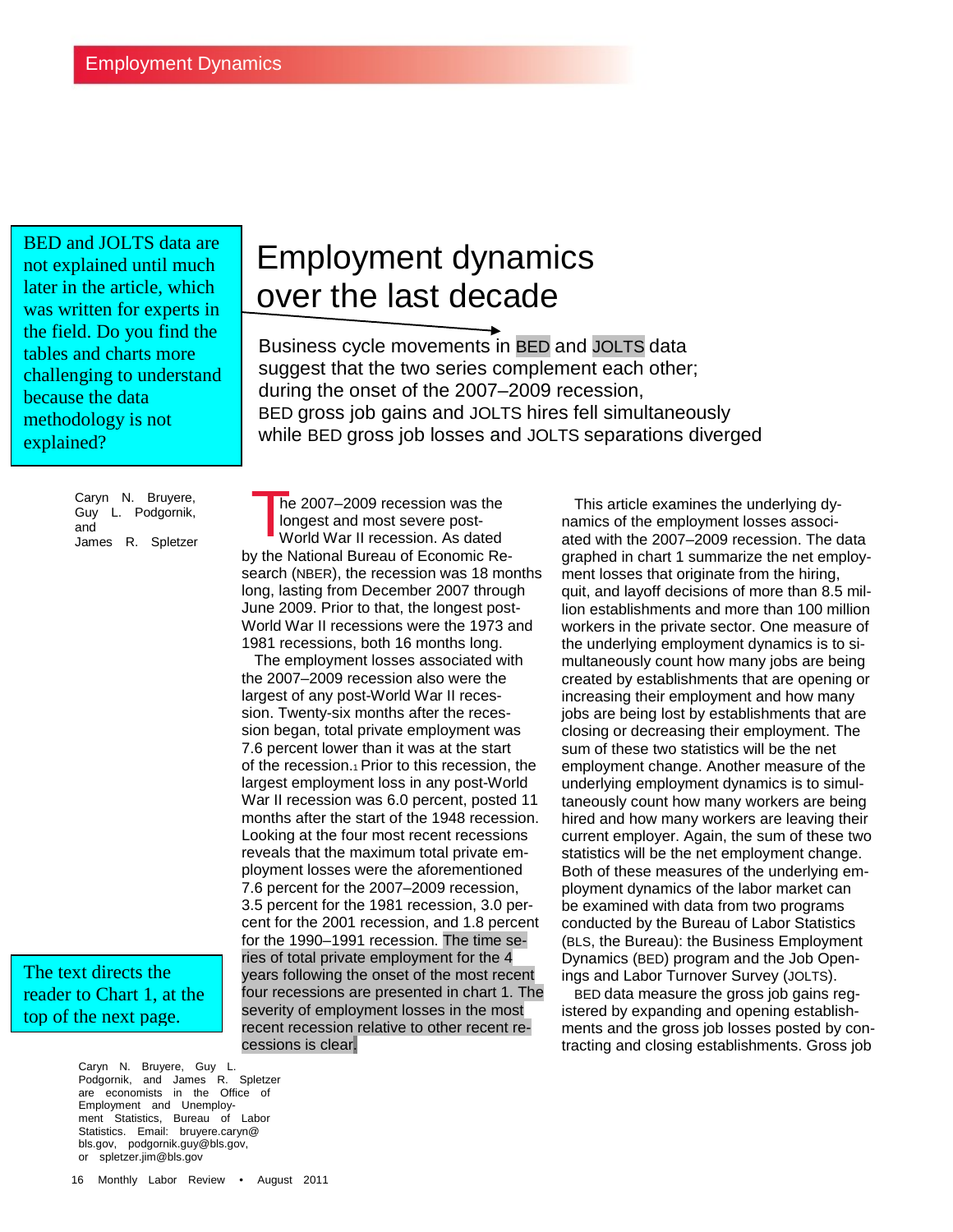

gains and losses, also referred to as job flows, measure the establishment-level net changes in employment that underlie the single, economywide net-employment-change statistic. JOLTS data measure the number of workers hired into jobs and the number of workers separating from their employer. These hires and separations data, also referred to as worker flows, measure the underlying employment dynamics from the worker's perspective.

 Measures of gross job gains and gross job losses from the BED statistics and measures of hires and separations from the JOLTS help explain why employment is increasing or decreasing. For example, labor market analysts often ask what portion of the job losses during the most recent recession was due to businesses laying off workers, as opposed to businesses not replacing workers who quit or retired. In addition, analysts are concerned that employment may not grow quickly as the economy emerges from the recent recession: is it because businesses are not hiring or because workers are still losing their jobs? The measures of employment dynamics from the BED statistics and the JOLTS are intended to answer this and other types of questions.

In what follows, levels and trends in gross job flows

Detailed explanation of the chart is located on the same page.

# The source of the chart is clearly identified.

from the BED statistics are compared with levels and trends in worker flows captured by the JOLTS.2 The analysis finds that both the BED statistics and the JOLTS measure large amounts of employment dynamics that underlie the single net-change statistic and that both the BED statistics and the JOLTS have business cycle properties. The most important finding, however, is that the BED statistics and the JOLTS data are complementary and measure different aspects of the labor market. For example, the rise in establishment-level employment losses that the BED statistics show in the early stages of the most recent recession reflect an initial decrease in hiring, followed several quarters later by a large increase in layoffs, as revealed by the JOLTS data. Analogously, the increase seen in the BED establishment-level employment gains following the trough of the most recent recession reflects primarily a decrease in the number of layoffs, as indicated in the JOLTS data.

#### Employment dynamics data

This section describes (1) the gross job gains and gross job losses exhibited in the BED statistics and (2) the hires and separations data collected by the JOLTS. The next section compares and contrasts the BED job flows and the JOLTS worker flows.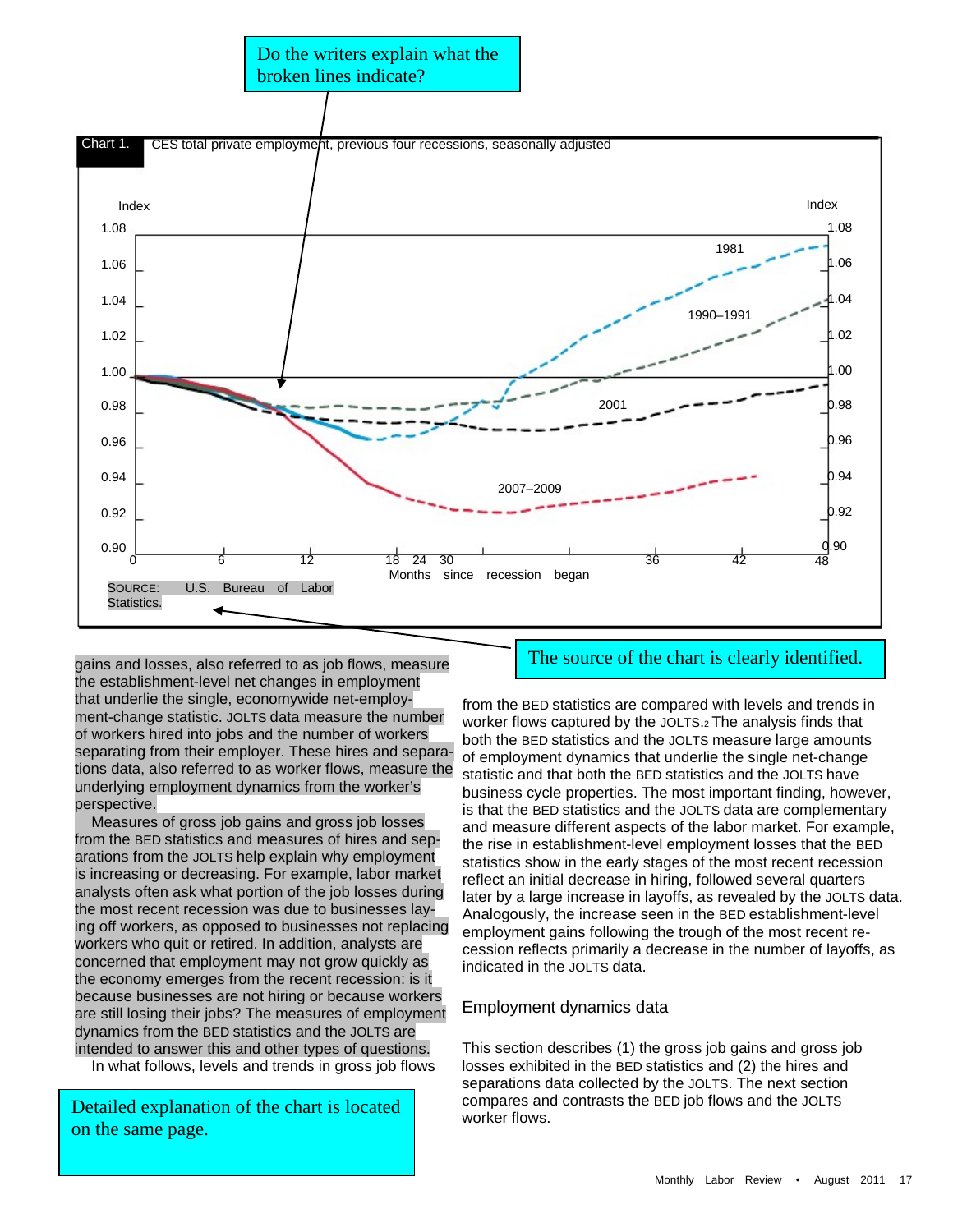Business employment dynamics. The BED microdata are constructed from the Quarterly Census of Employment and Wages (QCEW) microdata at the Bureau of Labor Statistics. The QCEW is the Bureau's business list, with employment and wage information for all establishments covered by State and Federal unemployment insurance laws. The 9-million-plus establishments that participate in the QCEW cover 98 percent of employees on nonfarm payrolls in the United States; thus, the QCEW is a near census of U.S. payroll employment. (Self-employed individuals are excluded.)

 BED microdata are created by linking the establishments in the QCEW longitudinally across quarters. Establishments in the government sector and in the private household services industry are excluded from the BED data. Through the process of linking establishments between the previous and the current quarter, five categories emerge: opening establishments have positive employment in the current quarter, but either did not exist or had zero employment in the previous quarter; expanding establishments have positive employment in both quarters, with employment in the current quarter higher than employment in the previous quarter; contracting establishments have positive employment in both quarters, with employment in the current quarter less than employment in the previous quarter; and closing establishments had positive employment in the previous quarter, but either do not exist or have zero employment in the current quarter. A fifth category comprises establishments that have the same level of employment in both the current and the previous quarter. Gross job gains are defined as the number of jobs created by opening and expanding establishments, and gross job losses are defined as the number of jobs lost from contracting and closing establishments. The difference of gross job gains and gross job losses is the familiar net employment change statistic.3

 The Bureau releases BED statistics quarterly. The core data elements in the release are gross job gains and gross job losses, along with the associated establishment counts, by industry, State, age, and size of firm. In the fourth quarter of 2010, the most recent period for which data are available, gross job gains were 6.954 million and gross job losses were 6.391 million, resulting in a net employment growth of 563,000 for the quarter.4

 The time series of quarterly BED statistics starts in the third quarter of 1992. Seasonally adjusted gross job gains and gross job losses from 1992 to 2010 are presented in chart 2, and the resulting net employment change statistics (computed as gross job gains less gross job losses) are shown in chart 3.

The BED statistics reflect two major facts about the

# The writers explain information that Chart 2 adds to Chart 1 when the chart is introduced.

U.S. labor market. First, as seen in chart 2, there is a large amount of establishment-level churning that is not evident in the statistics on net employment change. To bring out this point more clearly, table 1 presents averages of the seasonally adjusted quarterly BED statistics for the years 2004–2007. In the average quarter of this period, there were 1.540 million establishments that were expanding, and these expanding establishments created 6.197 million jobs. Also during the average quarter of this period, there were 365,000 establishments that were opening, and these opening establishments started with 1.503 million jobs. The sum of these two statistics shows that, in the average quarter, there were 1.905 million establishments that created 7.700 million jobs which did not exist in the previous quarter. The gross job loss statistics are in the bottom half of the table, and they show a similar story: in the average quarter, there were 1.869 million establishments that were contracting or closing and 7.282 million jobs that existed in the previous quarter no longer existed in the next quarter. The net of gross job gains and gross job losses was 418,000 net new jobs created in the average quarter (during the years 2004–2007).

 Digging somewhat deeper into gross job gains and gross job losses, chart 4 shows the decomposition of gross job gains into expansions and openings and the decomposition of gross job losses into contractions and closings. In the chart, the quarterly gross job gains and losses from expanding and contracting establishments are seen to be much larger than the quarterly gross job gains and losses from opening and closing establishments. Throughout the 18-year time series of the BED (from the third quarter of 1992 to the fourth quarter of 2010), 79 percent of quarterly gross job gains are from expanding establishments and 80 percent of quarterly gross job losses are from contracting establishments.

 The second major conclusion to be drawn from the BED statistics is that gross job gains and gross job losses have interesting business cycle properties. As seen in chart 2, simultaneous sharp rises in jobs lost from contracting and closing establishments and drops in jobs gained from expanding and opening establishments occur during recessions. Examining chart 4 suggests that most of the interesting business cycle dynamics associated with gross job gains and gross job losses are concentrated in the expanding and contracting establishments, as opposed to the opening and closing establishments.

 In addition to disseminating statistics on gross job gains and losses, the BED program publishes the number of establishments gaining and losing jobs. These establishment counts are presented in chart 5, which shows that, during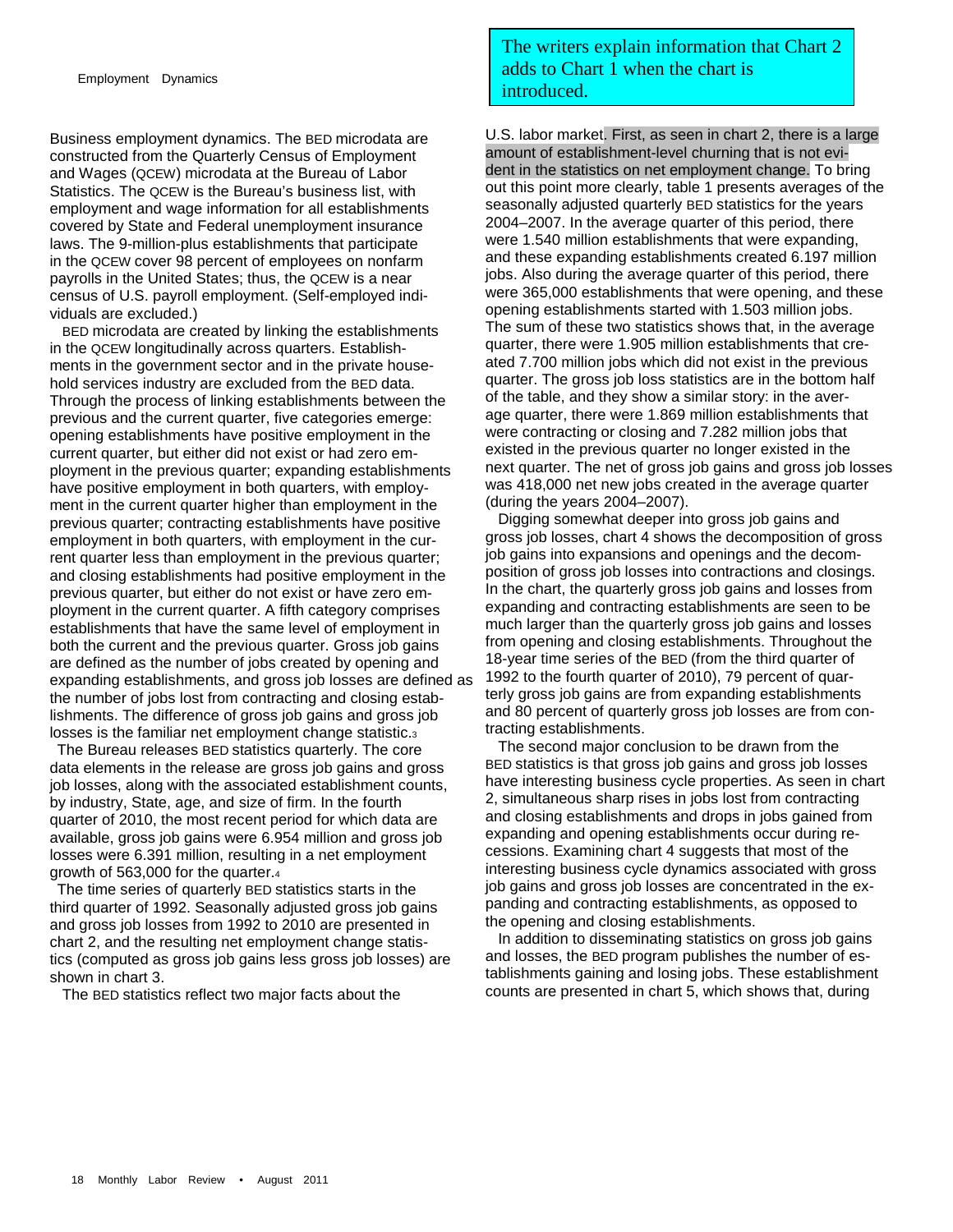How does the data spacing affect the emotional impact of these two line graphs? Which looks the most troubling?

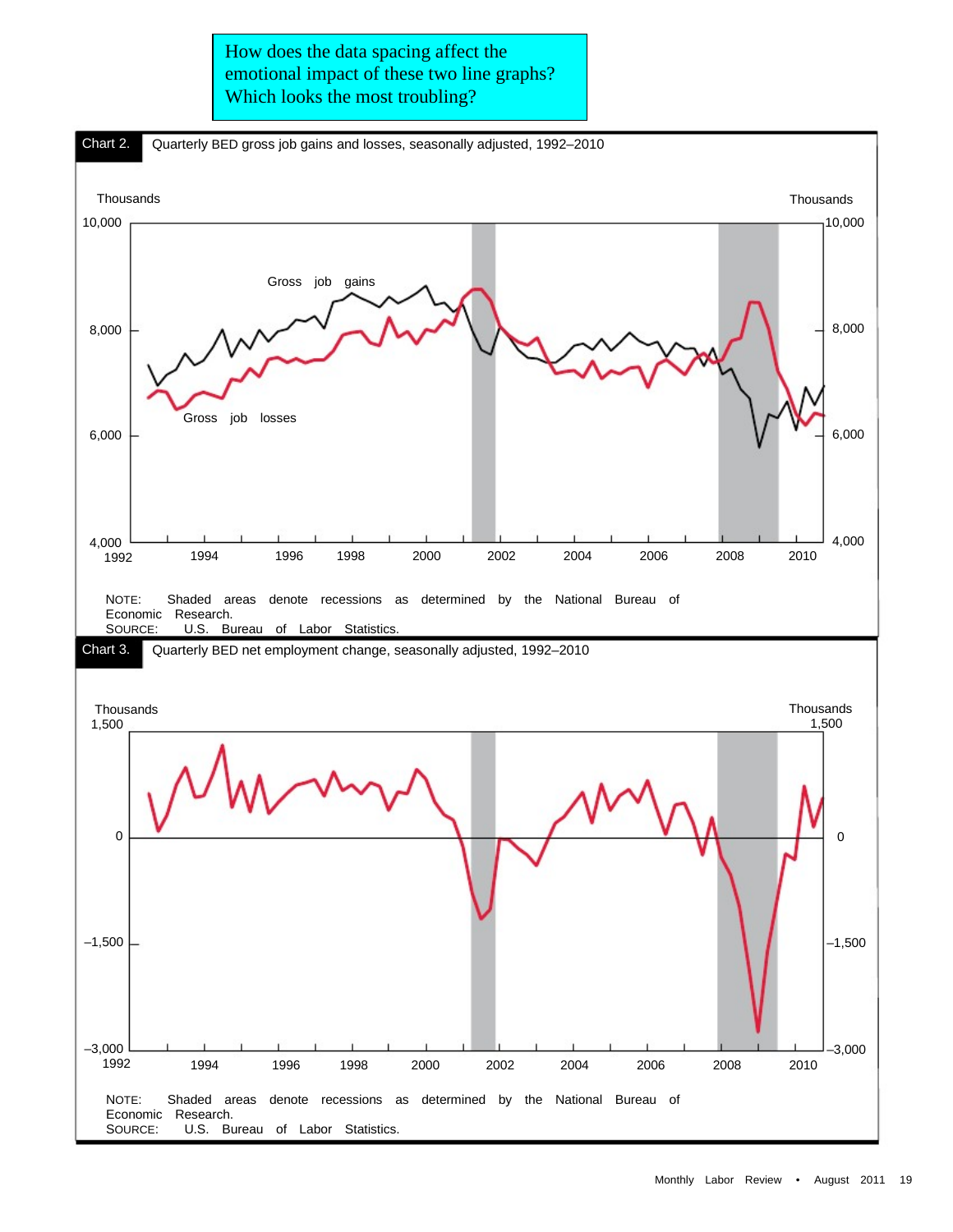| Table 1.<br>BED statistics in the average quarter, 2004–2007 |                             |                                  |  |  |  |  |
|--------------------------------------------------------------|-----------------------------|----------------------------------|--|--|--|--|
| <b>Statistic</b>                                             | Number of<br>establishments | Number of jobs<br>gained or lost |  |  |  |  |
| Expanding establishments                                     | 1,540,000                   | 6,197,000 jobs<br>gained         |  |  |  |  |
| Opening<br>establishments                                    |                             | 365000,503,000 jobs<br>qained    |  |  |  |  |
| job<br>gains<br>Gross                                        | 1,905,000                   | 7,700,000 jobs<br>gained         |  |  |  |  |
| Contracting<br>establishments                                | 1,524,000                   | 5,889,000 jobs<br>lost           |  |  |  |  |
| Closing<br>establishments                                    |                             | 345000,393,000 jobs<br>lost      |  |  |  |  |
| job<br>Gross<br>losses                                       | 1,869,000                   | 7,282,000 jobs<br>lost           |  |  |  |  |
| <b>Net</b><br>change in employment                           | $\cdots$                    | 418,000 net jobs<br>qained       |  |  |  |  |

# The table breaks down job loss by categories.

the most recent recession, the number of establishments gaining jobs declined and the number of establishments losing jobs increased. Further calculations (explained in the box on page 22) reveal that approximately two-thirds of the sharp decrease in gross job gains between the fourth quarter of 2007 and the first quarter of 2009 is attributable to a decrease in the number of establishments gaining jobs, with the remaining one-third attributable to a decrease in the average number of jobs created by job-creating establishments. These statistics suggest that the falling gross job gains are due both to establishments eliminating their hiring and to establishments cutting back on their hiring, with twice as much explanatory weight given to the former. Similar calculations show that approximately two-thirds of the sharp increase in gross job losses between the fourth quarter of 2007 and the first quarter of 2009 is attributable to an increase in the number of establishments losing jobs, with the remaining one-third attributable to an increase in the average size of jobs lost per declining establishment.

Job Openings and Labor Turnover Survey. The JOLTS is composed of a random sample of approximately 16,000 business establishments, of which approximately 10,500 provide data on a regular basis. The establishments are sampled from the BLS business universe: the QCEW. The JOLTS collects information on total employment, job openings, hires, and separations. The separations data are collected as quits, layoffs and discharges, and other sepa-

The writers reference Exhibit 1 two pages before it appears. How did that affect your ability to access and understand the material?

> rations. The key component of the JOLTS form is shown in exhibit 1.5

 The JOLTS total employment estimates are benchmarked monthly to the employment estimates of the Current Employment Statistics (CES) survey, and the ratio of CES to JOLTS employment is used to adjust the levels for all other JOLTS data elements. After the benchmarking of the monthly employment levels, the JOLTS implied net employment change (hires minus separations) should be comparable to the CES net employment change. However, definitional differences, as well as sampling and nonsampling errors between the two surveys, historically have caused the JOLTS to diverge from the CES survey over time. To limit this divergence, and to improve the quality of the JOLTS hires and separations series, the Bureau implemented a monthly alignment method that applies the CES employment trends to the seasonally adjusted JOLTS implied employment trend, forcing them to be approximately the same. The CES series is considered a highly accurate measure of net employment change, owing to its very large sample size and annual benchmarking to universe counts of employment from the QCEW program.6

 The JOLTS statistics released monthly by the Bureau include hires, separations, and job openings, by industry and region. In June 2011, the most recent period for which data are available, there were 4.051 million hires and 4.016 million separations, with a resulting net employment change of 35,000 jobs.7

 The time series of monthly JOLTS statistics starts in December 2000. In everything that follows in this article, quarterly JOLTS data are created from the monthly data and the focus is on the private sector for the first quarter of 2001 through the fourth quarter of 2010. A time series of quarterly JOLTS data for the private sector allows for a straightforward comparison of the BED and JOLTS data. The measure of quarterly hires is created as the sum of three monthly hires, and the measure of quarterly separations is created as the sum of three monthly separations. The quarterly JOLTS hires and separations statistics for the private sector are presented in chart 6, and the resulting net employment change statistics (computed as hires less separations) are given in chart 7. The quarterly components of separations—quits, layoffs, and other separations—are shown in chart 8.

 The JOLTS hires and separations statistics tell us two major facts about the U.S. labor market. First, there is a tremendous amount of worker churning in the labor market that is not evident in the net employment change statistics. To show this phenomenon more clearly, the following tabulation presents quarterly averages of the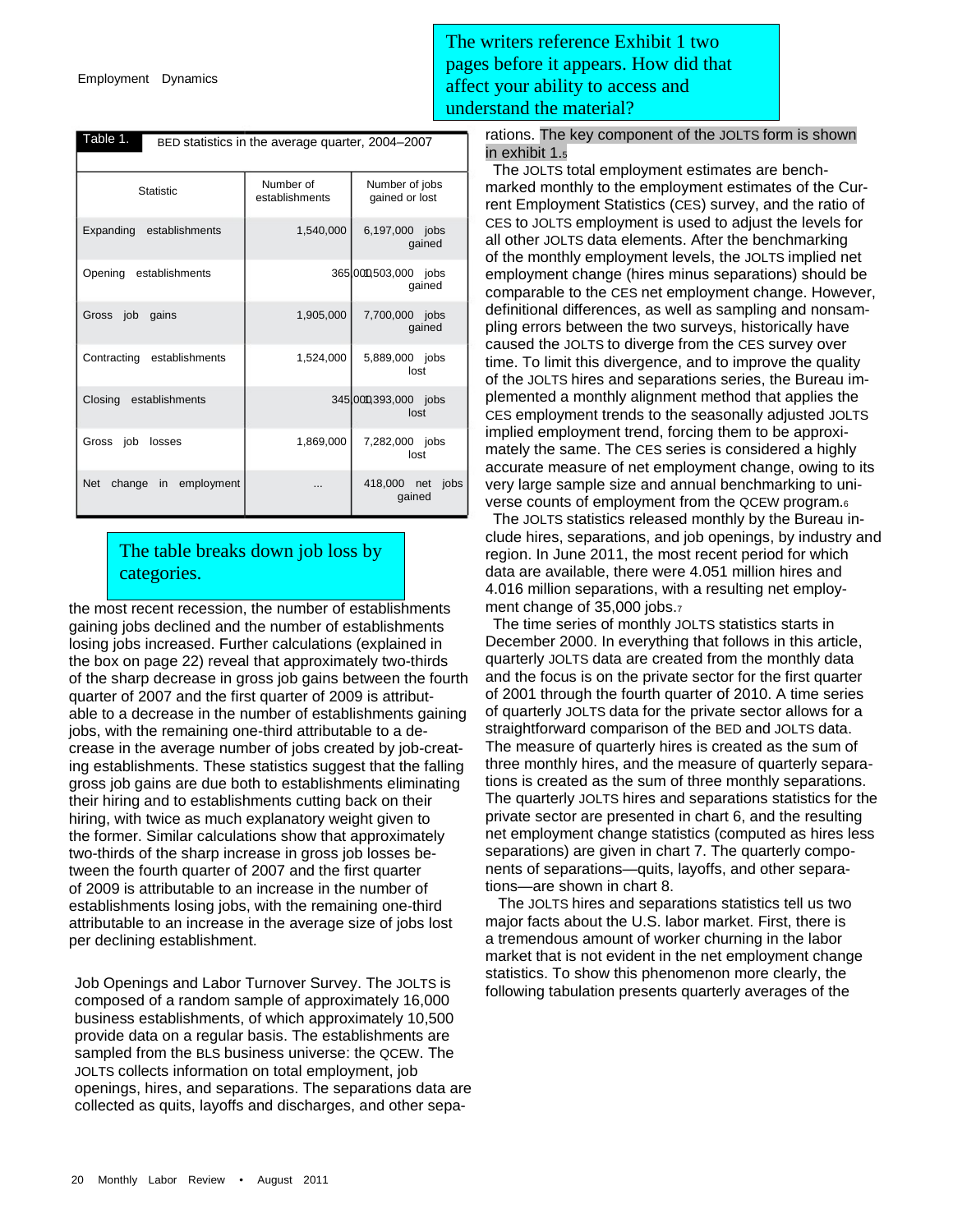In each of the line graphs, the writers shade the periods on the time line they are writing about. Do you find this helpful in interpreting the charts?

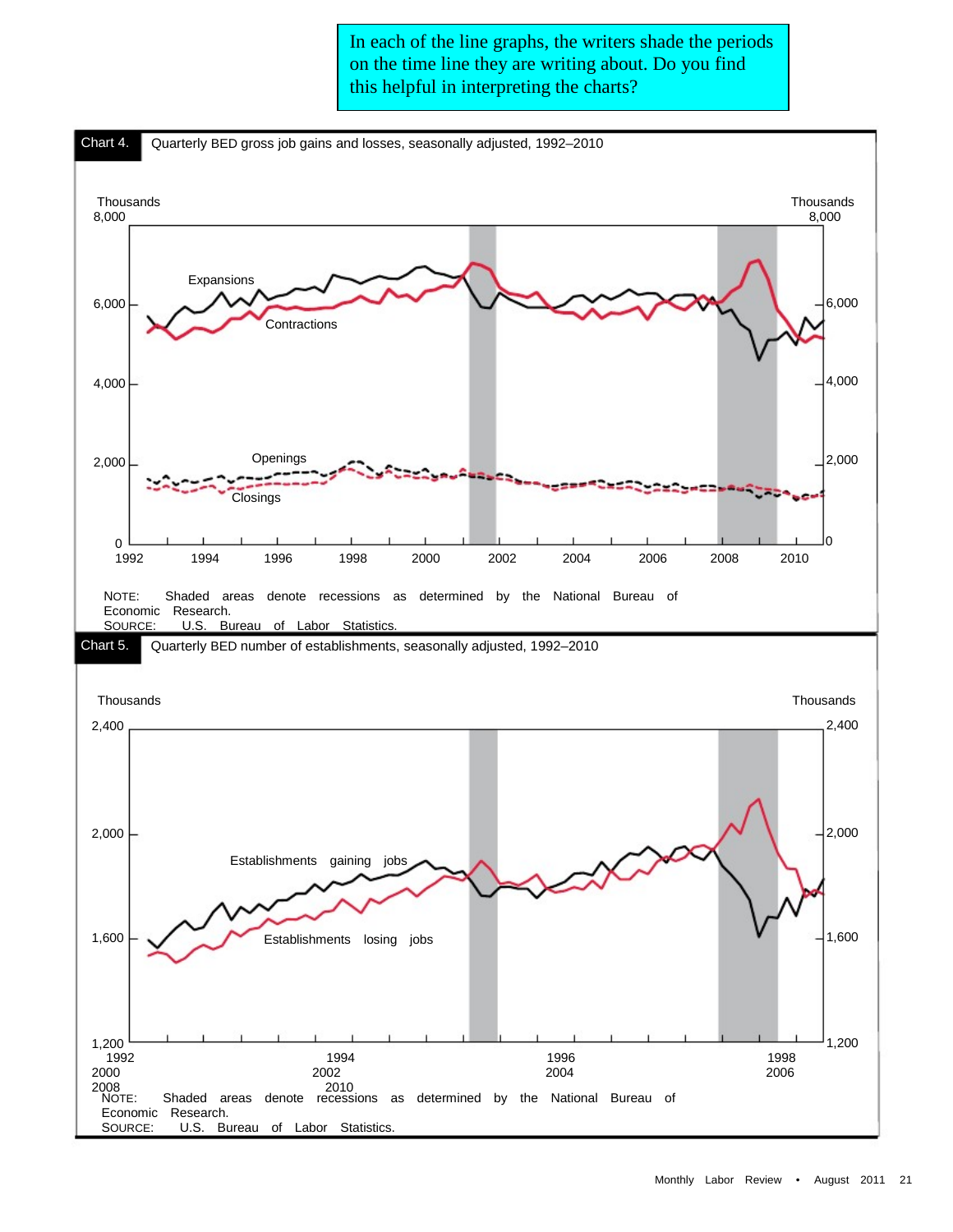Gross job gains from the fourth quarter of 2007 to the first quarter of 2009: why the decrease?

The number of gross job gains in the fourth quarter of  $2007$  (G $_{07}$ ) was 7.670 million, calculated as 1.945 million establishments gaining jobs ( $E<sub>07</sub>$ ) times an average size of 3.94 jobs gained per establishment  $(S<sub>07</sub>)$ . The number of gross job gains in the first quarter of 2009 (G09) was 5.783 million, calculated as 1.606 million establishments gaining jobs (E09) times an average size of 3.60 jobs gained per establishment  $(S<sub>09</sub>)$ . During that period, both the number of establishments gaining jobs decreased (from 1.945 million to 1.606 million) and the average size of job gains in gaining establishments decreased (from 3.94 to 3.60). How much of the total decline in gross job gains (from 7.670 million to 5.783 million) was due to each of these components?

There are two ways to decompose the difference  $G_{07}$ – G09. The first is

 $G_{07} - G_{09} = E_{07}S_{07} - E_{09}S_{09}$  = E07S07 – E09S09 + E07S09 – E07S09  $= E_{07}(S_{07} - S_{09}) + S_{09}(E_{07} - E_{09}).$ 

The term  $E_{07}(S_{07} - S_{09})$  is referred to as the average-size effect and is computed as 1.945(3.94 – 3.60)  $= 0.666$ . The term  $S<sub>09</sub>(E<sub>07</sub> - E<sub>09</sub>)$  is referred to as the number-of-establishments effect and is computed as  $3.60(1.945 - 1.606) = 1.221$ . These two effects  $(0.666 +$  $1.221 = 1.887$ ) sum to the total number of jobs gained  $(G<sub>07</sub> - G<sub>09</sub>) = (7.670 - 5.783) = 1.887$ . In this first decomposition, the average-size effect is 35.3 percent of

the total effect and the number-of-establishments effect is 64.7 percent of the total effect.

is The second way to decompose the difference  $G_{07} - G_{09}$ 

 $G_{07} - G_{09} = E_{07}S_{07} - E_{09}S_{09}$ 

 $= E_{07}S_{07} - E_{09}S_{09} + E_{09}S_{07} - E_{09}S_{07}$  $= E_{09}(S_{07} - S_{09}) + S_{07}(E_{07} - E_{09}).$ 

The average-size effect  $E_{09}(S_{07} - S_{09})$  is computed as  $1.606(3.94 - 3.60) = 0.550$ . The number-of-establishments effect  $S_{07}$ ( $E_{07}$  –  $E_{09}$ ) is computed as 3.94 (1.945)  $-1.606$ ) = 1.337. These two effects (0.550 + 1.337) sum to the total number of jobs gained, 1.887. In this second decomposition, the average-size effect is 29.2 percent of the total effect and the number-of-establishments effect is 70.8 percent of the total effect.

 Although the two different decompositions fail to give the exact same point estimates for the average- size effect (35.3 percent and 29.2 percent) and for the number-of-establishments effect (64.7 percent and 70.8 percent), it is clear that approximately two-thirds of the sharp decrease in gross job gains between the fourth quarter of 2007 and the first quarter of 2009 is attributable to a decline in the number of establishments gaining jobs, with the remaining one-third attributable to a decline in the average number of jobs created by job-creating establishments.

seasonally adjusted quarterly JOLTS statistics for the years 2004–2007:

| <b>Statistic</b>         | Number of jobs                                                |
|--------------------------|---------------------------------------------------------------|
|                          | 14.821.000<br>14.387.000<br>8.158.000<br>5.301.000<br>928.000 |
| Net change in employment | 434.000                                                       |

As the tabulation shows, in this period's average quarter 14.821 million workers were hired into new jobs and

14.387 million workers were separated from their current jobs. Looking more closely at the separations data shows that, in the average quarter from 2004 to 2007, 8.158 million workers quit, 5.301 million workers were laid off, and 0.928 million workers were separated for other reasons, such as retirement. The net employment change resulting from the 14.821 million hires and the 14.387 million separations was 434,000 net new jobs created in the average quarter of the period.

 The second major conclusion to draw from the JOLTS statistics is that hires and separations have business cycle properties. As seen in chart 6, both hires and separations fall during recessions, although hires fall faster. The growing divergence between the two series leads to the rising net employment losses evident in chart 7.8 The decline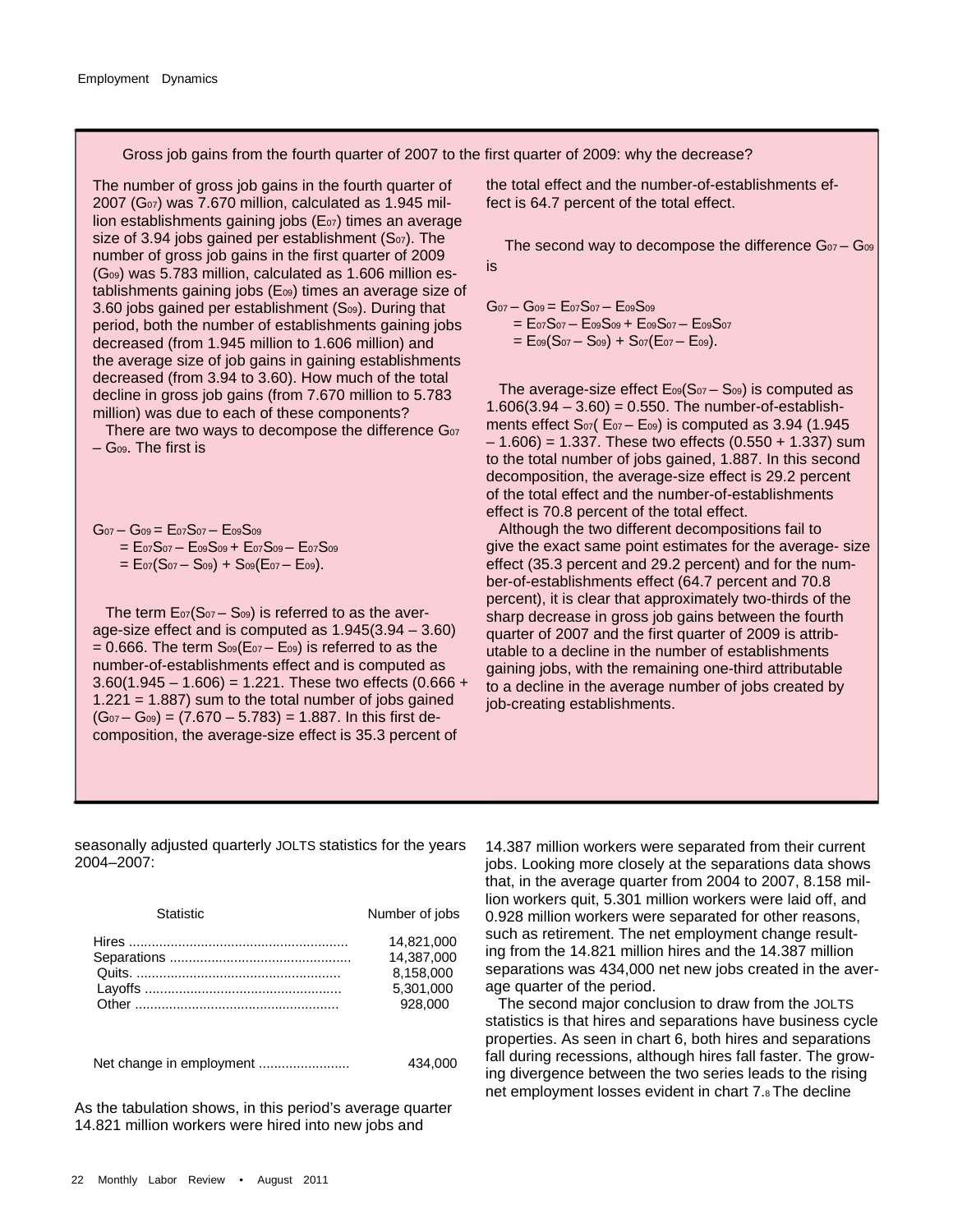#### Exhibit 1. A key component of the JOLTS survey form

3 Please provide data for the time period indicated for each item. Enter "0" if none. Enter "NA" if data are not available. See the back of this page for<br>3 and particles of the target below. explanations of the terms below.

|                         | Employment                                                                                                                                 | Job openings                                                                                                                                                                                             | <b>Hires</b>                                                                                                                                                                                                                       | Separations                                      |                                                                                                                                                              |                                                                                                                                                   |  |
|-------------------------|--------------------------------------------------------------------------------------------------------------------------------------------|----------------------------------------------------------------------------------------------------------------------------------------------------------------------------------------------------------|------------------------------------------------------------------------------------------------------------------------------------------------------------------------------------------------------------------------------------|--------------------------------------------------|--------------------------------------------------------------------------------------------------------------------------------------------------------------|---------------------------------------------------------------------------------------------------------------------------------------------------|--|
|                         | Number of full- or<br>part-time employees<br>who worked or<br>received pay for<br>the pay period that<br>includes the 12th of<br>the month | A job is open if<br>it meets all three<br>conditions:<br>٠<br>exists<br>Work could start<br>$\bullet$<br>within 30 days<br>٠<br>seeking workers<br>from outside this<br>location to fill the<br>position | A hire is any addition<br>to your payroll, and:<br>$\bullet$<br>A specific position previously<br>separated rehire<br>May be permanent,<br>short-term, or<br>You are actived asonal<br>$\bullet$<br>May be a recall<br>from layoff | Quits<br>(Except<br>May be a new hirectirements) | Layoffs and<br><b>Discharges</b><br>Layoffs<br>$\bullet$<br>$\bullet$<br>Terminations of<br>$\bullet$<br>permanent, short-<br>term, or seasonal<br>employees | Other<br><b>Retirements</b><br>$\bullet$<br>Transfers from this<br>$\bullet$<br>Discharges location<br>Employee disability<br>Deaths<br>$\bullet$ |  |
| Report for<br>month of: | A<br><b>Total Employment</b><br>for the pay period that<br>includes the 12th of<br>the month                                               | B<br>Number of Job<br>Openings<br>on the last business<br>day of the month                                                                                                                               | C<br><b>Hires and Recalls</b><br>for the entire month                                                                                                                                                                              | D<br>Quits                                       | E<br>Layoffs and<br><b>Discharges</b>                                                                                                                        | F<br><b>Other Separations</b>                                                                                                                     |  |
|                         |                                                                                                                                            |                                                                                                                                                                                                          |                                                                                                                                                                                                                                    |                                                  |                                                                                                                                                              |                                                                                                                                                   |  |
|                         |                                                                                                                                            |                                                                                                                                                                                                          |                                                                                                                                                                                                                                    |                                                  |                                                                                                                                                              |                                                                                                                                                   |  |
|                         |                                                                                                                                            |                                                                                                                                                                                                          |                                                                                                                                                                                                                                    |                                                  |                                                                                                                                                              |                                                                                                                                                   |  |
|                         |                                                                                                                                            |                                                                                                                                                                                                          |                                                                                                                                                                                                                                    |                                                  |                                                                                                                                                              |                                                                                                                                                   |  |
|                         |                                                                                                                                            |                                                                                                                                                                                                          |                                                                                                                                                                                                                                    |                                                  |                                                                                                                                                              |                                                                                                                                                   |  |
|                         |                                                                                                                                            |                                                                                                                                                                                                          |                                                                                                                                                                                                                                    |                                                  |                                                                                                                                                              |                                                                                                                                                   |  |
|                         |                                                                                                                                            |                                                                                                                                                                                                          |                                                                                                                                                                                                                                    |                                                  |                                                                                                                                                              |                                                                                                                                                   |  |

in separations during recessions is different from the increase in BED gross job losses during recessions, and this difference is one of the key results highlighted in the next section.

 The decline in JOLTS separations during recessions masks is growing (expansions), and hires are falling when emdifferent trends in the underlying quits and layoffs. As seen in chart 8, quits fell dramatically during the last two recessions and layoffs rose for some time during the latter half of the most recent recession. The behavior of these series sug-move somewhat together with net employment change. gests a general model according to which the levels of hires This mild procyclicality of separations is due to a procyand the levels of job openings both fall during recessions as establishments cut back on hiring or implement hiring freezes. Workers see this decline in labor demand and stay in their existing jobs; thus, quits fall. As the recession deepens, and as establishments want to cut back further on employment, the only option left when workers fail to quit is for establishments to begin laying them off.

 The business cycle properties of the hires and separations series also can be seen by looking at correlations of the JOLTS data elements.9 The correlations of the quarterly JOLTS data elements, computed over the period from the

first quarter of 2001 to the fourth quarter of 2010, are given in table 2. The correlation of 0.53 between hires and net change in employment indicates that the JOLTS hires series is procyclical: hires are growing when employment ployment is falling (recessions). Separations are mildly procyclical: the correlation of 0.14 between separations and net employment growth indicates that separations clical quits series and a countercyclical layoffs series. Indeed, the correlation between layoffs and net employment growth is very strongly negative (–0.76).

 It is worth noting the extremely strong correlation (0.97) between hires and quits. When establishments are hiring, workers see these opportunities and are more likely to quit their current jobs. During recessions, when establishments are not hiring, such opportunities are limited and workers are less likely to quit the jobs they have. However, it is important to note that, even during the trough of the most recent recession, there were still a large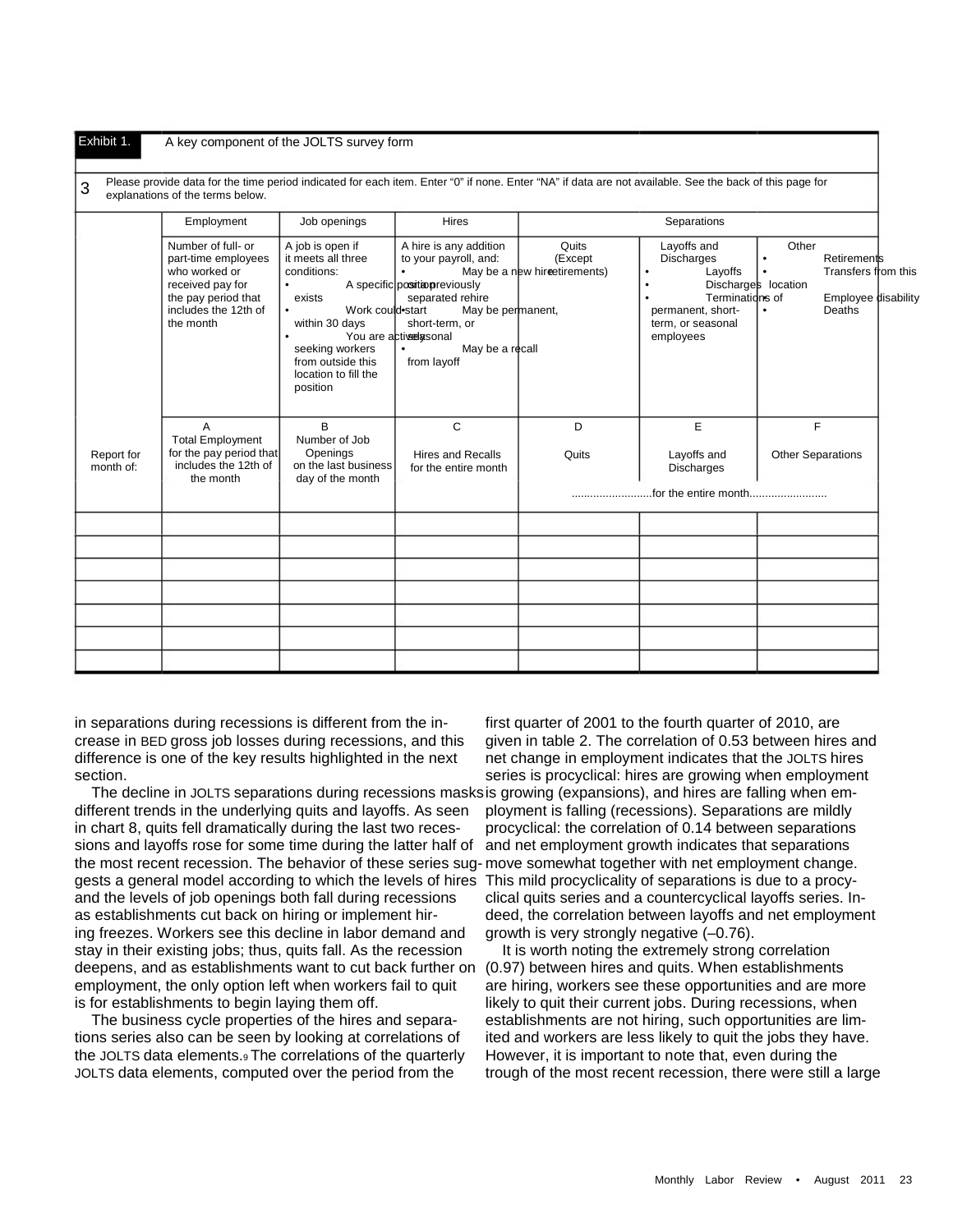#### Employment Dynamics

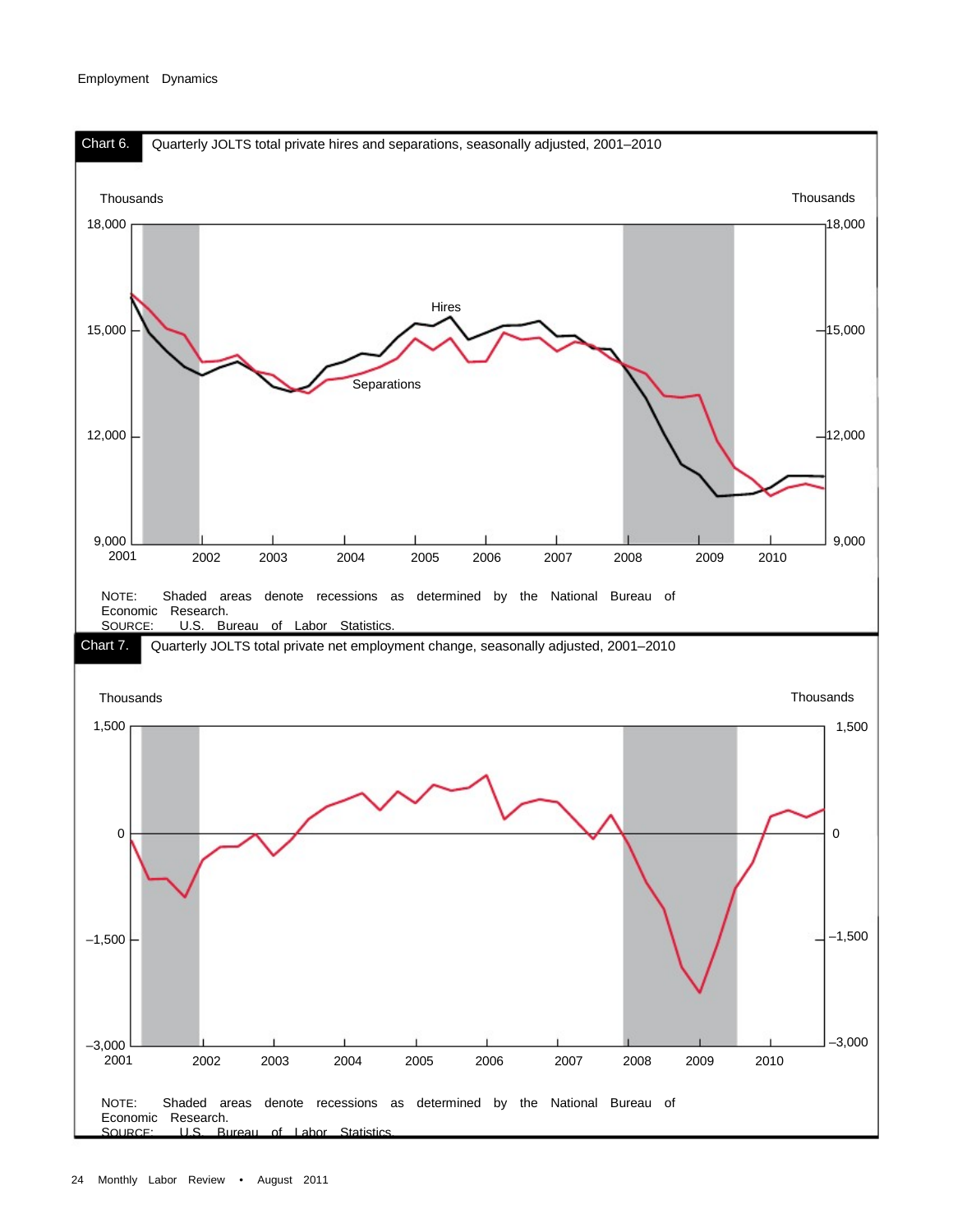

number of hires and quits in the U.S. labor market. In the private sector, in the first quarter of 2009, when the number of jobs fell by 2.25 million (as measured by the JOLTS), there were still 10.9 million hires and 5.3 million quits. These statistics show that hires and quits did not come to a complete standstill during the most recent recession, although the respective numbers were certainly much lower than their average quarterly levels of 14.8 million hires and 8.2 million quits during the mid-2000s expansion. (See the tabulation on page 22.)

# Employment dynamics during the last decade

This section compares and contrasts the BED and JOLTS statistics. Levels and trends during three periods are examined: the expansionary period of the mid-2000s, the onset of the most recent recession, and the quarters following the labor market trough of the recession.

The expansion. Chart 9 graphs BED gross job gains and gross job losses from the first quarter of 2004 through the fourth quarter of 2010, together with JOLTS hires and separations over the same period. As the chart shows, the BED

and JOLTS series were relatively stable during calendar years 2004–2007. BED gross job gains have an average quarterly level of 7.7 million during this period, and BED gross job losses have an average quarterly level of 7.3 million. JOLTS average quarterly hires are 14.8 million over the same period, and JOLTS average quarterly separations are 14.4 million. The ratio of hires to gross job gains is 1.93:1, and the ratio of separations to gross job losses is 1.98:1.

The onset of the recession. The NBER dated the most recent recession as having begun in the fourth quarter of 2007. From then until the first quarter of 2009, the labor market worsened. Following a net employment gain of 210,000 in the fourth quarter of 2007 (as measured by the CES total private employment series), quarterly employment losses began and then increased every quarter, from –211,000 in the first quarter of 2008 to –2,349,000 in the first quarter of 2009. A vertical line in chart 9 marks the first quarter of 2009 as the labor market trough.

 As documented in the previous section, declining employment levels during the onset of recessions are characterized by falling gross job gains and rising gross job losses. BED gross job gains fell from 7.670 million in the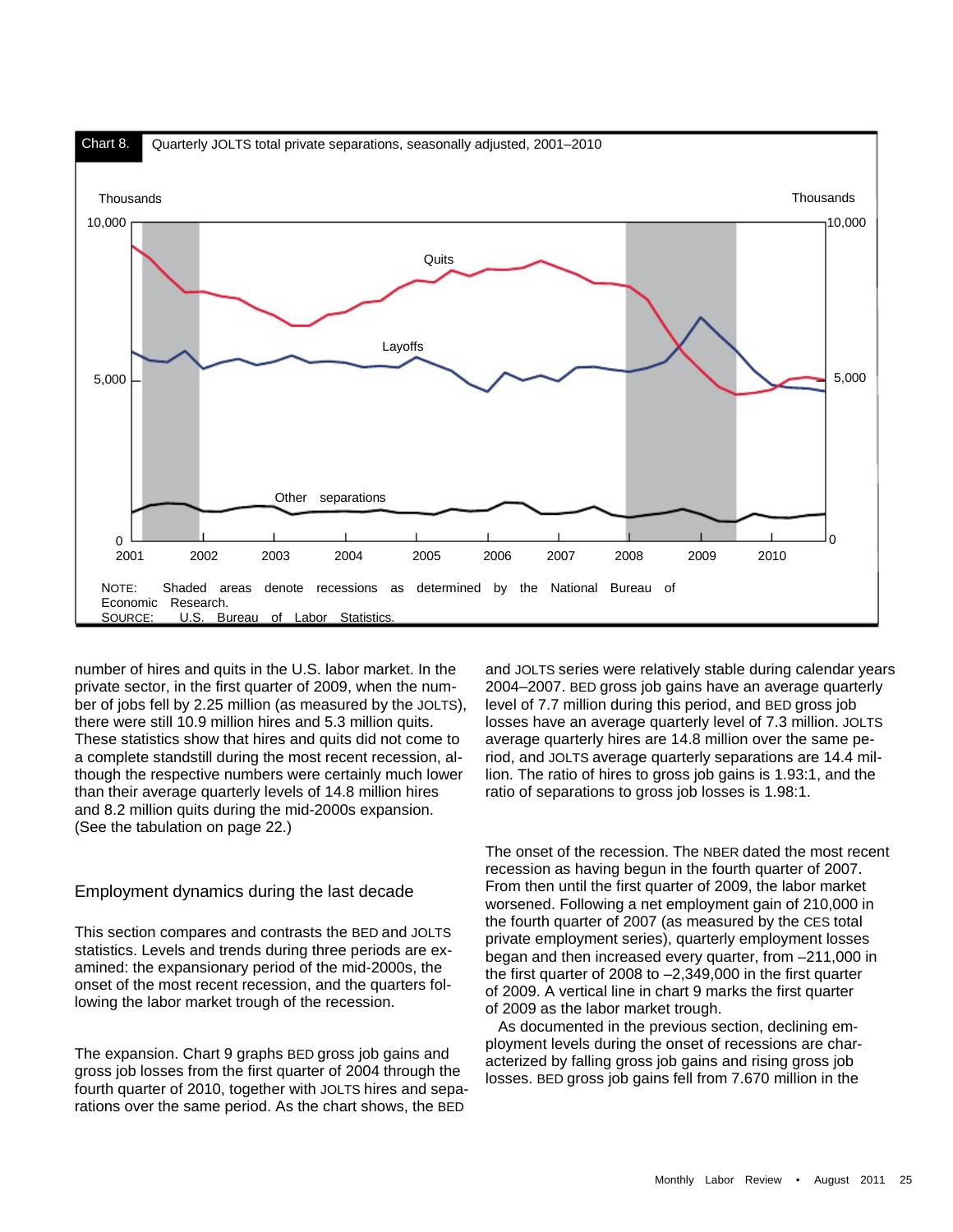Table 2. Hires and separations correlations from JOLTS quarterly data, first quarter, 2001, through fourth quarter, 2010

| Statistic                                                                     | Hires    | Separations | Quits    | Layoffs  | Net change in<br>employment |  |
|-------------------------------------------------------------------------------|----------|-------------|----------|----------|-----------------------------|--|
| Hires                                                                         | 1.00     | 0.91        | 0.97     | $-0.16$  | 0.53                        |  |
| Separations                                                                   | $\cdots$ | 1.00        | .94      | .19      | .14                         |  |
| Quits                                                                         | $\cdots$ | $\cdots$    | 1.00     | $-.14$   | .40                         |  |
| Layoffs                                                                       | $\cdots$ | $\cdots$    | $\cdots$ | 1.00     | $-.76$                      |  |
| Net change in employment                                                      | $\cdots$ | $\cdots$    | $\cdots$ | $\cdots$ | 1.00                        |  |
| NOTE:<br>Blank cells indicate that table is symmetric about the<br>للمممومتاه |          |             |          |          |                             |  |

fourth quarter of 2007 to 5.783 million in the first quarter of 2009 (a 24.6-percent decline), and BED gross job losses rose from 7.384 million to 8.524 million over the same period (a 15.4-percent increase). The period also is characterized by falling hires and falling separations. The JOLTS measure of hires fell by 24.5 percent, from 14.472 million at the beginning of the period to 10.925 million at the end, and the JOLTS measure of separations fell by 7.3 percent, from 14.215 million to 13.173 million.

 It makes sense that BED gross job gains and JOLTS hires fall simultaneously. Gross job gains measure establishment-level increases in employment, and the only way that an establishment can grow is to hire personnel. When hires decline dramatically, as they did in the NBERdefined recessionary period, it follows that gross job gains also decline. What is less intuitive is that BED gross job losses are rising while JOLTS separations are falling. Gross job losses measure establishment-level decreases in employment, so it may be initially puzzling how establishments can decrease their employment without an increase in worker separations.

 The explanation for this phenomenon is decreased hiring. Establishments can decrease their employment in two ways: by increasing separations (such as laying off workers or offering incentives for workers to retire) and by not hiring replacement workers for those workers who quit or retire. As documented earlier, there is a substantial number of separations (quits and layoffs) in both expansionary times and recessionary times. If separations remain at the same level or decrease mildly while the level of hires declines rapidly as establishments decide not to replace the workers who quit or retire, establishment employment will decrease and gross job losses will increase. This is a likely explanation for what happened during the recent recession.

But the story of what actually happened then is more

complicated. The complexity becomes evident when one looks at chart 10, which graphs JOLTS quits and layoffs instead of separations. Quits and layoffs are two of the three components of separations; the third component, "other separations" (that is, retirements) is not graphed because, as seen in chart 8, it does not exhibit much cyclical variation relative to quits and layoffs.

 Chart 10 shows some intriguing labor market dynamics during the onset of the 2007–2009 recession. The level of hires began falling considerably in the first quarter of 2008, and quits experienced a similar large decline one quarter later. The level of hires hit a trough in the second quarter of 2009, and the level of quits did so one quarter later. Layoffs were constant during the first several quarters of the recession and then spiked upward in the fourth quarter of 2008 and the first quarter of 2009. For the first time in the history of the JOLTS (which started in December 2000), the number of layoffs exceeded the number of quits (in the fourth quarter of 2008). It is interesting to note that the increase in layoffs roughly matches the decline in quits in the fourth quarter of 2008 and the first quarter of 2009, leaving total separations essentially flat during those quarters.

 In terms of economics, the following scenario about establishments that were downsizing is plausible: During the first several quarters of the recession, both hires and quits were falling rapidly and large increases in layoffs had not yet started. The moderate rise in gross job losses during these quarters appears to be due to hires falling more rapidly than quits. Then, in the fourth quarter of 2008 and the first quarter of 2009, layoffs increased dramatically while hires and quits were still falling rapidly. This increase in layoffs signaled the point in the recession at which decreased hiring no longer appeared to serve as a viable tool through which establishments could reduce their employment levels. Further contraction in establishment-level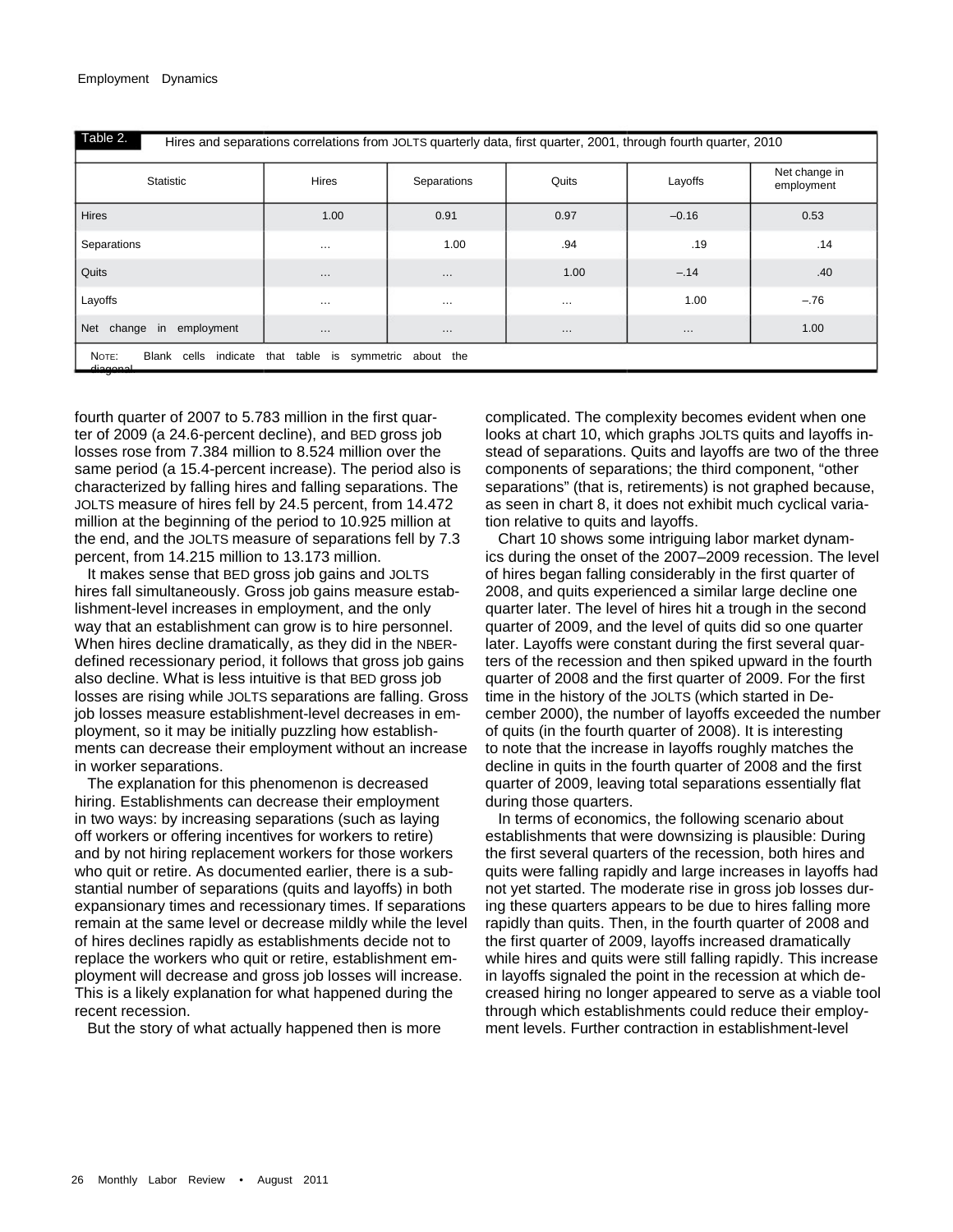

employment—the increase in gross job losses—was then driven by increased layoffs.

After the trough. Following the first quarter of 2009, the labor market began to improve. Quarterly net employment losses in the private sector, as measured by the CES, moderated in every quarter, from –2,349,000 in the first quarter of 2009 to –386,000 in the fourth quarter of that year. Quarterly net employment growth then turned positive in all four quarters of 2010.

 The improving labor market during the period from the first quarter of 2009 to the second quarter of 2010 is characterized by a steep decline in gross job losses and a rise in gross job gains. (See chart 9.) During this period, BED gross job losses fell by 2.317 million (from 8.524 million to 6.207 million, a 27.2-percent decrease) and BED gross job gains rose by 1.152 million (from 5.783 million to 6.935 million, a 19.9-percent increase). The posttrough period from the first quarter of 2009 to the second quarter of 2010 is also characterized by falling separations and relatively stable hires. The JOLTS measure of separations fell by 19.8 percent (from 13.173 million to 10.566 million), and the JOLTS measure of hires fell by 0.4 percent (from

10.925 million to 10.886 million). The two BED measures and the quarterly JOLTS separations series appear to have been at turning points in the first quarter of 2009, whereas the quarterly JOLTS hires series reached its turning point one quarter later. Looking at the period from the second quarter of 2009 to the same quarter a year later, rather than at the period from the first quarter of 2009 to the second quarter of 2010 indicates that JOLTS hires grew by 5.5 percent (from 10.316 million to 10.886 million).

 In terms of employment dynamics, the period from the first quarter of 2009 to the second quarter of 2010 has similarities to that from the fourth quarter of 2007 to the first quarter of 2009, but with key components of growth and decline reversed. During the onset of the recession, BED gross job gains and JOLTS hires—the two growth components of net employment change—fell simultaneously, whereas BED gross job losses and JOLTS separations—the two measures of decline in net employment change—diverged, with gross job losses increasing while separations fell. Following the trough of the recession, BED gross job losses and JOLTS separations fell simultaneously, whereas BED gross job gains and JOLTS hires diverged somewhat. After the trough, gross job gains increased by 1.152 mil-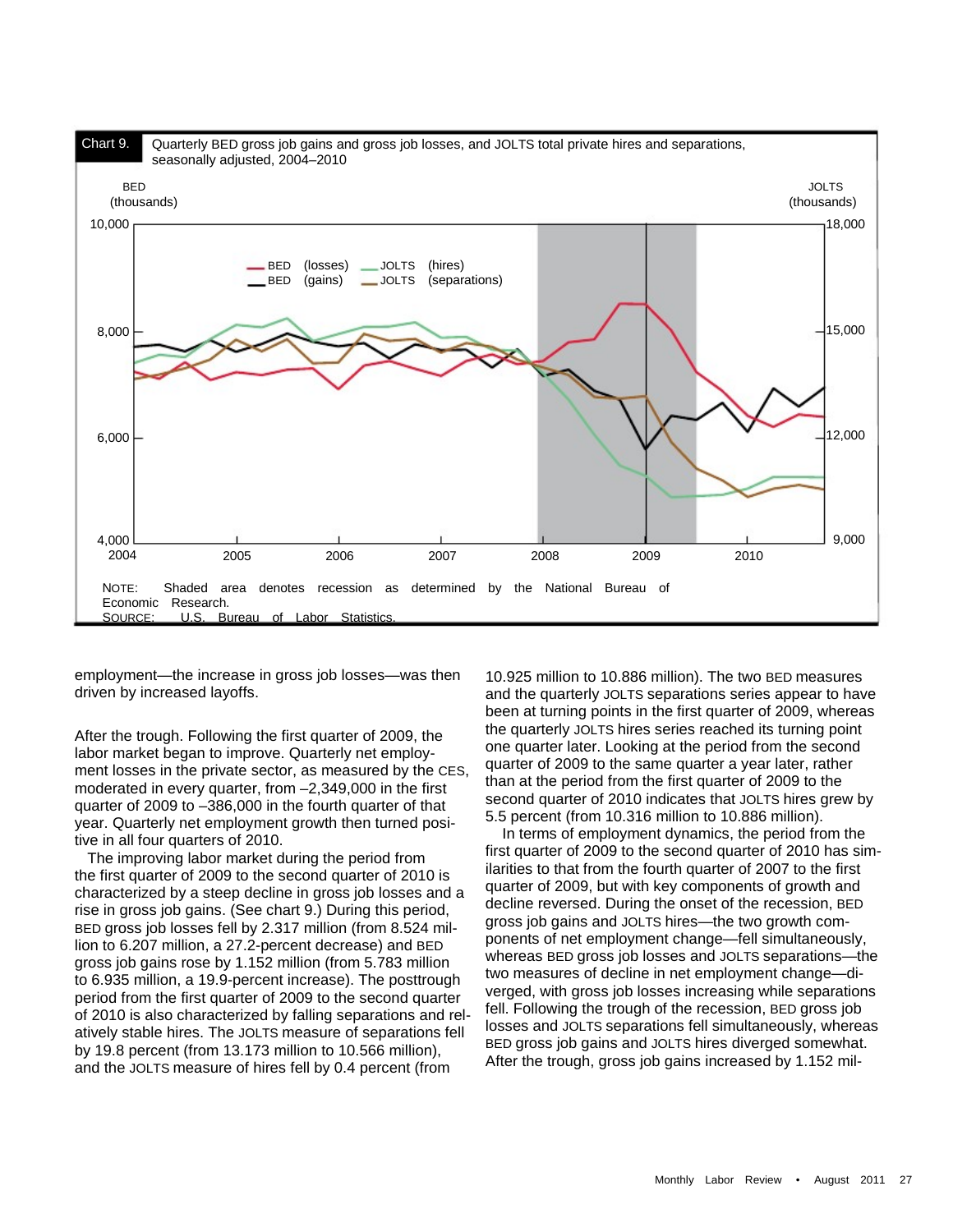#### Employment Dynamics



lion over the period from the first quarter of 2009 to the second quarter of 2010 while hires grew by 0.570 million over the period from the second quarter of 2009 to the second quarter of 2010.

 It makes sense that BED gross job losses and JOLTS separations decline simultaneously. Gross job losses meas-in separations leads to an increase in establishment-level ure establishment-level decreases in employment, and separations are one of two ways that an establishment can contract (the other being attrition—not hiring to replace workers who quit or retire). When separations decline as dramatically as they did from the first quarter of 2009 to the first quarter of 2010, it follows that gross job losses also will decline. What is more difficult to understand is how BED gross job gains can rise significantly despite a much smaller increase in JOLTS hires.

 The large absolute numbers of hires and separations at any point in time—even in deep recessions—are the key to understanding the somewhat divergent trends of BED gross job gains and JOLTS hires in the period from the first quarter of 2009 to the second quarter of 2010. As a simple example, consider an establishment with 100 employees, and assume that, historically, this establishment has averaged 10 quits or retirements every quarter and always

has hired 10 new workers to replace these separations. If separations decline from 10 to 5, and the establishment still hires 10 workers, then the establishment has grown from 100 to 105, even though it did not increase its level of hires. With a steady positive level of hires, a decrease employment and thus an increase in gross job gains. The BED and JOLTS data shown in chart 9 suggest that, following the labor market trough, establishments were expanding by keeping their hiring at a relatively steady level while simultaneously decreasing separations.

 The large decrease in separations from the first quarter of 2009 to the first quarter of 2010 reflects primarily a decrease in layoffs. During that period, separations fell by 2.852 million and layoffs dropped by 2.138 million. As chart 10 shows, in calendar year 2010 layoffs fell to just under 5 million per quarter, a level below their prerecessionary average. Quits fell during the first three quarters of 2009, from 5.341 million in the first quarter of that year to 4.582 million in the third quarter; then they began to increase, rising to a level of 5.061 million in the second quarter of 2010. (See chart 10.)

The increase in quits during the first half of 2010 war-